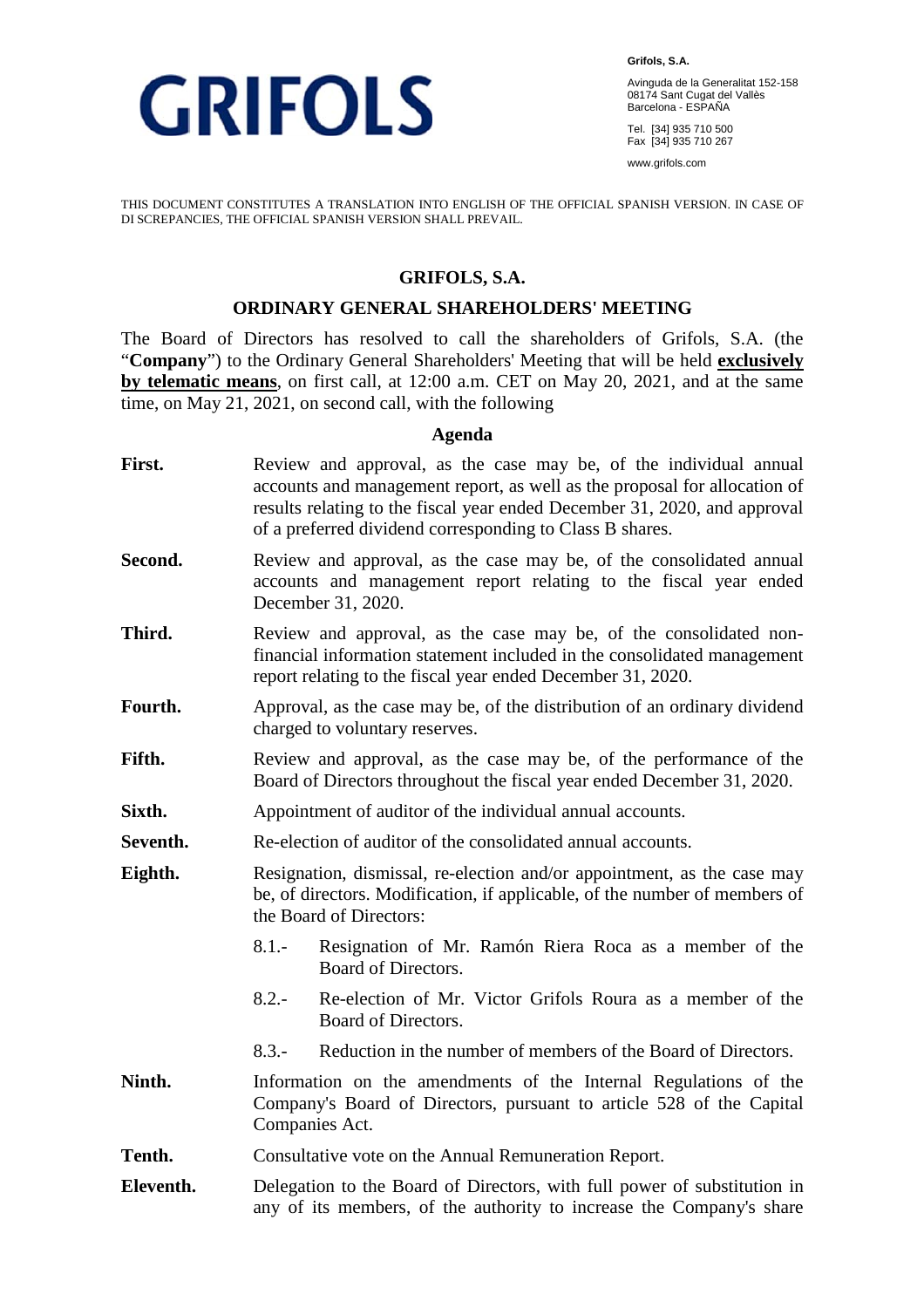capital pursuant to the provisions of article 297.1.b) of the Capital Companies Act, within the legal term of five years as of the date of this General Shareholders' Meeting up to a maximum amount equivalent to 50% of the Company's share capital as of the date of this authorization, being enabled to carry out the increase at once or in several times. Pursuant to the provisions of article 506 of the Capital Companies Act, delegation to the Board of Directors, with full power of substitution in any of its members, of the authority to exclude the pre-emptive subscription rights in the relevant capital increases, up to the limit of 20% of the share capital. To revoke the resolution of delegation to the Board of directors of the authority to increase the Company's share capital passed on 27 May 2016.

**Twelfth.** Granting of authorities to formalize and execute the resolutions passed by the General Shareholders' Meeting.

It is stated that, pursuant to the provisions of the Company's Articles of Association, only the shareholders who hold Class A shares will have the right to vote on the items included in the agenda.

### **Holding of the General Shareholders' Meeting exclusively by telematic means**

Due to the health alert situation generated by the COVID-19 pandemic and according to the provisions of Royal Decree-Law 34/2020, of 17 November, on urgent measures to support business solvency and the energy sector, and on taxation as amended by Royal Decree-Law 5/2021 of 12 March on extraordinary measures to support business solvency in response to the COVID-19 pandemic; in order to guarantee the health and well-being of the shareholders, directors, suppliers and other people involved in the preparation and holding of the General Shareholders' Meeting and to guarantee the exercise of the rights and the equal treatment of shareholders, it is noted that the General Shareholders' Meeting will be held exclusively by telematic means, without the physical attendance of the shareholders or their proxy representatives, by remote and online retransmission through the Company's corporate web page (www.grifols.com) and in accordance with the rules of participation established in this notice.

#### **Supplement to the call and filing of new resolution proposals**

Pursuant to the provisions of article 519 of the Capital Companies Act (*Ley de Sociedades de Capital)*, shareholders representing at least three percent of the Company's share capital may request the publication of a supplement to this call, including one or more items on the agenda, and filing well-founded resolution proposals on matters already included or that should be included on the agenda, provided that the new items are duly justified or accompanied, as appropriate, by a substantiated resolution proposal. This right may be exercised by means of a verifiable notice that must be received at the registered office of the Company, within five days following the publication of this notice of call or, as the case may be, of the supplement to the call. Such notice must provide evidence of the identity of the shareholders exercising such right and the number of shares they currently hold, as well as the items that, as the case may be, should be included on the agenda, and must be accompanied by all relevant documents.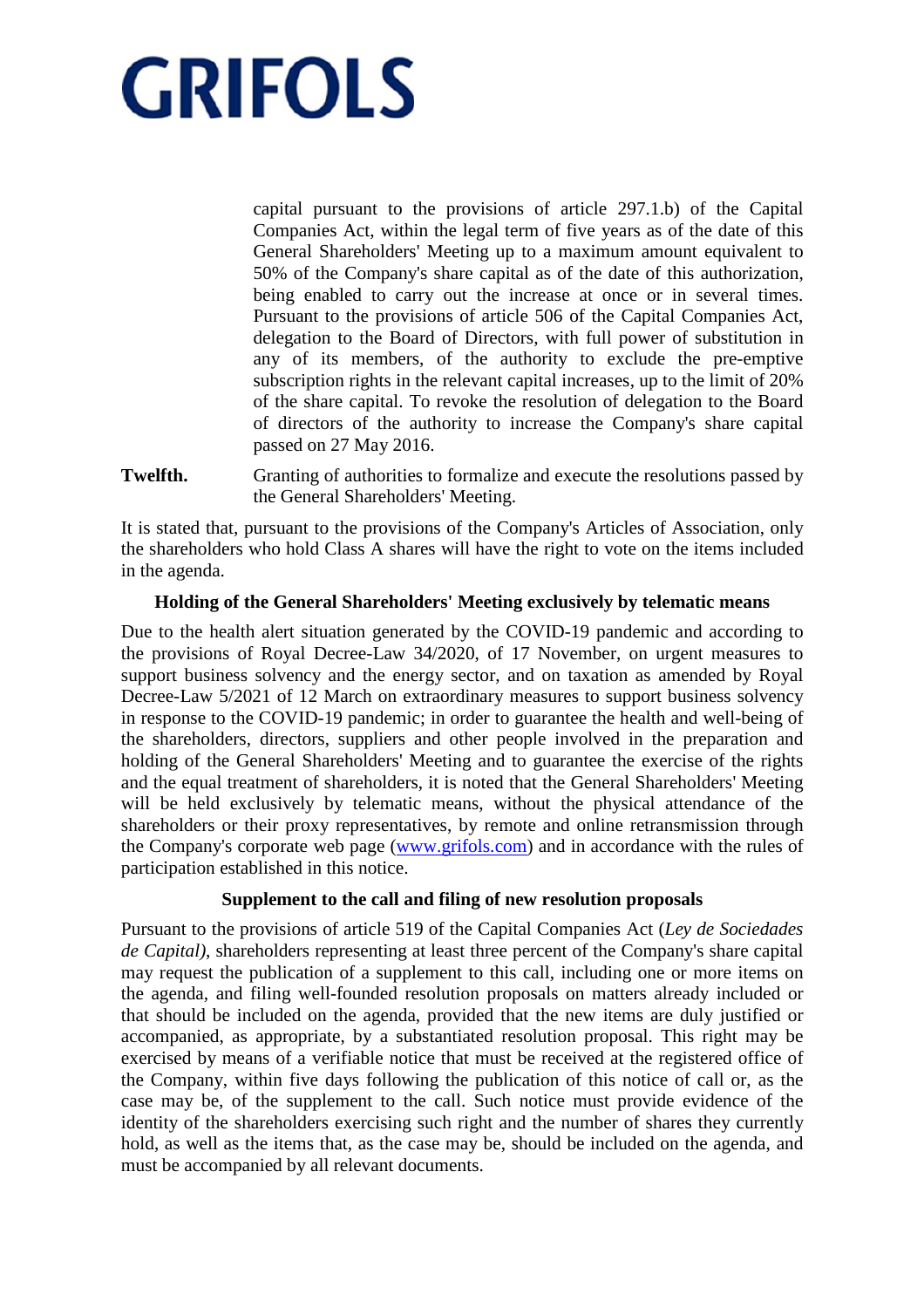### **Right to information**

As from the date hereof, any shareholder will have the right to examine at the registered office of the Company (calle Jesús y María, 6, 08022 Barcelona), to look up on the corporate web page (www.grifols.com), and to obtain on request the immediate delivery of the following documents, free of charge:

- (i) Proposed resolutions corresponding to each of the items included on the agenda of the General Shareholders' Meeting;
- (ii) The Company's individual and consolidated annual accounts for the fiscal year ended on December 31, 2020, together with the corresponding management and audit reports (the consolidated management report includes the consolidated nonfinancial information statement with the corresponding verification report);
- (iii) The relevant reports issued by the Appointments and Remuneration Committee and the Board of Directors concerning the proposal for the re-election of the director referred to in the eighth item of the agenda;
- (iv) Professional profile and biography of the director whose re-election is proposed to the General Shareholders' Meeting;
- (v) Complete text of the amendment to the Internal Regulations of the Company's Board of Directors referred to in the ninth item of the agenda;
- (vi) The relevant report issued by the Board of Directors concerning the proposal to increase the share capital and exclude the pre-emptive subscription rights referred to in the eleventh item of the agenda, in accordance with articles 286 and 506 of the Capital Companies Act;
- (vii) The annual corporate governance report for the fiscal year ended on December 31, 2020;
- (viii) The annual report on the Board Members' remuneration; and
- (ix) Total number of shares and voting rights on the date on which the General Shareholders' Meeting is called.

Furthermore, the following reports will be published on the Company's corporate web page:

- (i) Reports on the functioning of the Audit Committee and the Appointments and Remuneration Committee corresponding to year 2020;
- (ii) Report on the related-party transactions corresponding to year 2020 issued by the Audit Committee; and
- (iii) Report on the independence of the Company's external auditors corresponding to year 2020 issued by the Audit Committee.

Additionally, pursuant to the provisions of articles 197, 272 and 520 of the Capital Companies Act (*Ley de Sociedades de Capital*), article 39 of the Regulations of the Board of Directors and article 9 of the Regulations of the General Shareholders' Meeting, the shareholders may request in writing that the Board of Directors, from the date of the publication of the notice of the call until the fifth day before the date when the General Shareholders' Meeting is to be held, provide any information and clarifications that they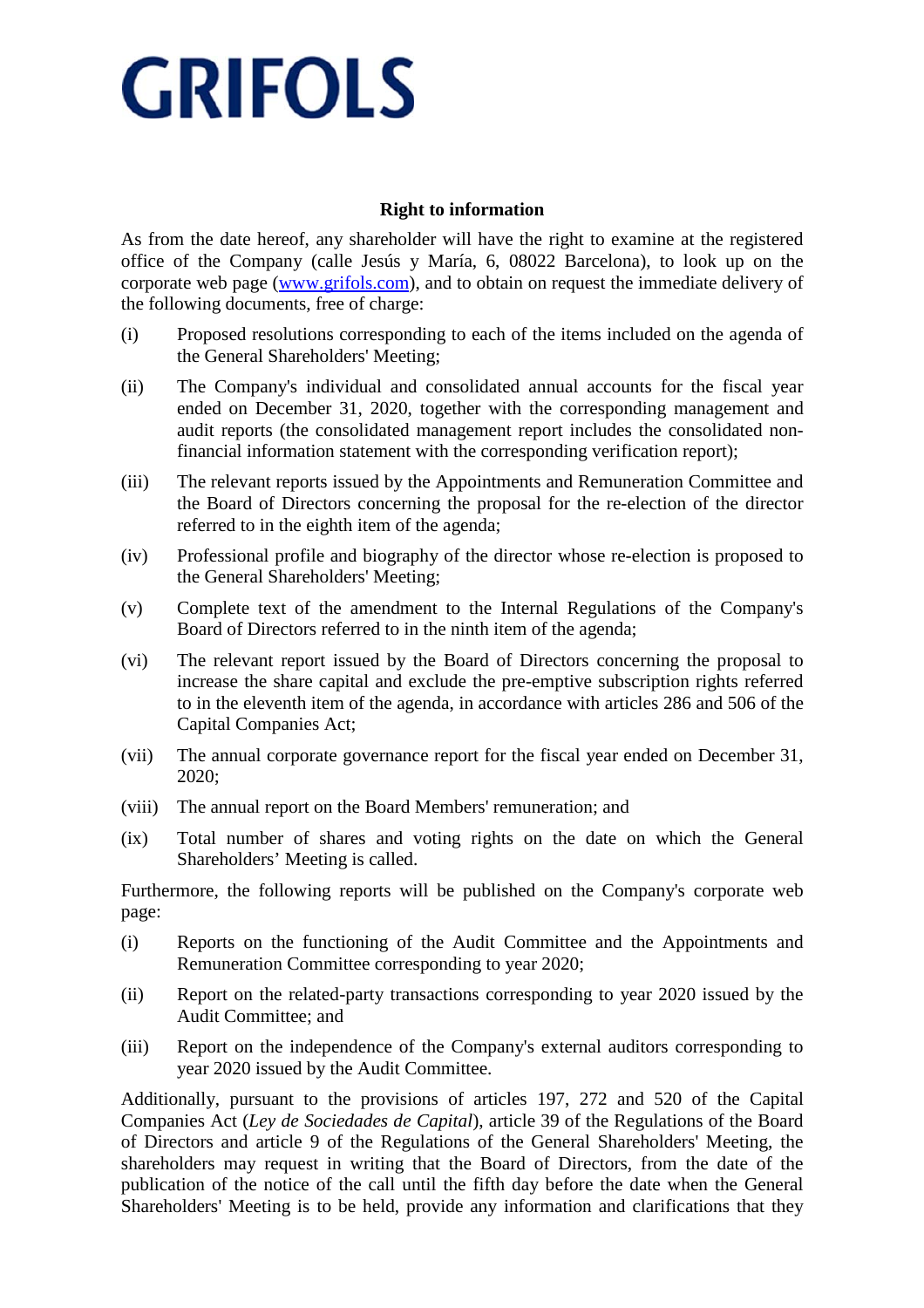may deem necessary, or raise any questions that they deem pertinent regarding the items included in the agenda. Furthermore, shareholders may request, within the same deadline and in the same form, any information or clarifications or raise any questions concerning the information accessible to the general public that has been provided by the Company to the National Securities Market Commission (*Comisión Nacional del Mercado de Valores*) since the last General Shareholders' Meeting (October 9, 2020) and concerning the auditor's report.

### **Shareholders' Electronic Forum**

Pursuant to the provisions of article 539 of the Capital Companies Act (*Ley de Sociedades de Capital)*, on occasion of the call of the General Shareholders' Meeting and until 8:30 a.m. CET of the same day it is held on first call, the Company has enabled the Shareholders' Electronic Forum on the Company's corporate web page (www.grifols.com). The operating rules and the form that the shareholders must fill in in order to participate in said Forum are available on the Company's corporate web page.

#### **Right to attend**

All shareholders will have the right to attend the General Shareholders' Meeting of the Company, provided that their shares are registered under their name in the corresponding accounting registry at least five days prior to the day on which the General Shareholders' Meeting is to be held.

In order to exercise the right to attend, the shareholder must have the relevant attendance card issued for such purposes by the entities responsible for the accounting registry.

Any shareholder having the right to attend may be represented by another person, even if such person is not a shareholder. The representation shall be conferred on a special basis for this specific General Shareholders' Meeting, in writing or via any distance means of communication as set forth below.

## **The General Shareholders' Meeting will be held exclusively by telematic means and therefore without the physical attendance of the shareholders and their proxy representatives.**

#### **Vote and distance voting**

Shareholders may cast their vote regarding the proposals included on the agenda through the following distance means of communication:

- (a) by means of postal correspondence, by sending the attendance, delegation and distance voting card, duly signed and with an indication of the direction of their vote, to the following address: Grifols, S.A. (re: General Shareholders' Meeting), calle Jesús y María, 6, 08022, Barcelona, Spain; and
- (b) by means of electronic communication, through the Company's corporate web page (www.grifols.com), provided that the security of the electronic communication is ensured, and the electronic document through which the vote is casted includes a qualified electronic signature, pursuant to the provisions of the Regulation (EU) No 910/2014 of 23 July, or is considered valid by the Board of Directors as it fulfils the adequate guarantees on authenticity and identity of the voting shareholder.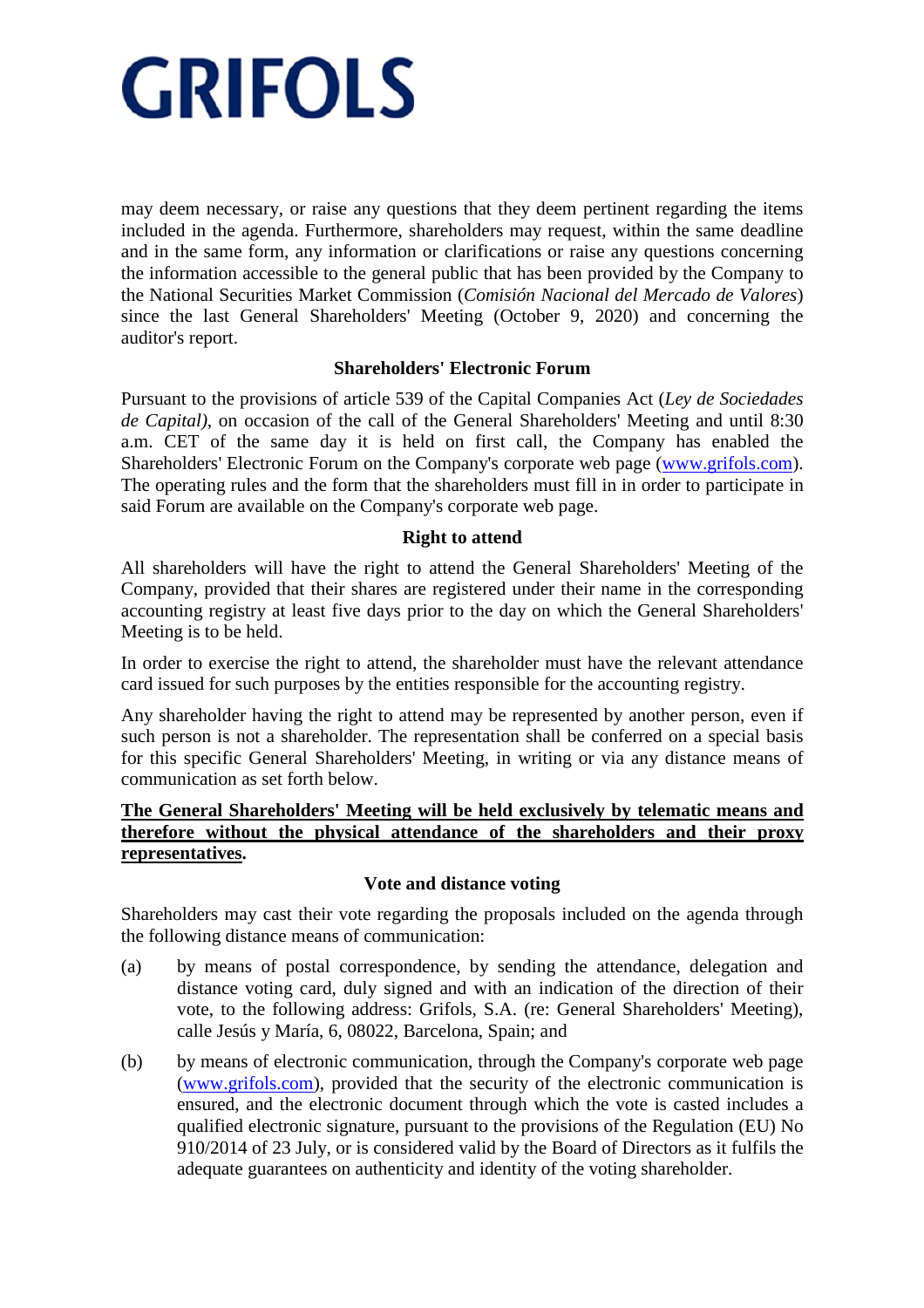Likewise, the shareholders may confer their representation, specifically for this General Shareholders' Meeting, by the following distance means of communication:

- (a) by means of postal correspondence, by sending the relevant attendance card duly signed, including the name and identity card of the shareholder being represented, to the following address: Grifols, S.A. (re: General Shareholders' Meeting), calle Jesús y María, 6, 08022, Barcelona, Spain; and
- (b) by means of electronic communication, through the Company's corporate web page (www.grifols.com), provided that the security of electronic communications is ensured and that the electronic document through which the representation is formalized includes a qualified electronic signature, pursuant to the provisions of the Regulation (EU) No 910/2014 of 23 July, or is considered valid by the Board of Directors as it fulfils the guarantees on authenticity and identity of the voting shareholder conferring their representation.

The shareholders who confer their representation by means of distance communication must notify the appointed proxy representative of the representation conferred. When the representation is conferred to a Board Member and/or the Secretary and/or the Vice Secretary of the Company, such communication will be deemed to be made upon receipt by the Company of the distance delegation. Distance delegations must be accepted by the proxy, not being able to join otherwise.

In order to be valid, both the vote and the distance delegation must be received by the Company at least before midnight (24:00) on the day prior to the date that the General Shareholders' Meeting is scheduled at its first call or second call, whichever is applicable.

The Company reserves the right to modify, suspend, cancel or restrict the mechanisms for electronic voting and delegation for technical or security reasons. The Company further reserves the right to request such additional identification from the shareholders as may be deemed convenient in order to ensure the identity of those attending the meeting, the authenticity of the vote or the delegation and, in general, the legal certainty of the General Shareholders' Meeting being held.

The Company will not be liable for damages that may be caused to shareholders due to the lack of availability and effective operation of its corporate web page and of the services or contents provided through such web page as a result of any failure, overload, line failure, connection fault or similar events not attributable to the Company that may impede the use of the electronic voting or delegation systems.

Computer applications for casting the vote and the delegation through electronic means will be operative from the day the call is published at  $00:00:01$  hours CET until May 20, 2021 at 23:59:59 hours CET.

#### **Attendance to the General Shareholders' Meeting exclusively by telematic means**

**Notwithstanding the provisions set forth above and in accordance with article 3.1.a) of Royal Decree-Law 34/2020, of 17 November, on urgent measures to support business solvency and the energy sector, and on taxation, the shareholders and their proxy representatives who wish to attend the General Shareholders' Meeting must do so exclusively by telematic means.**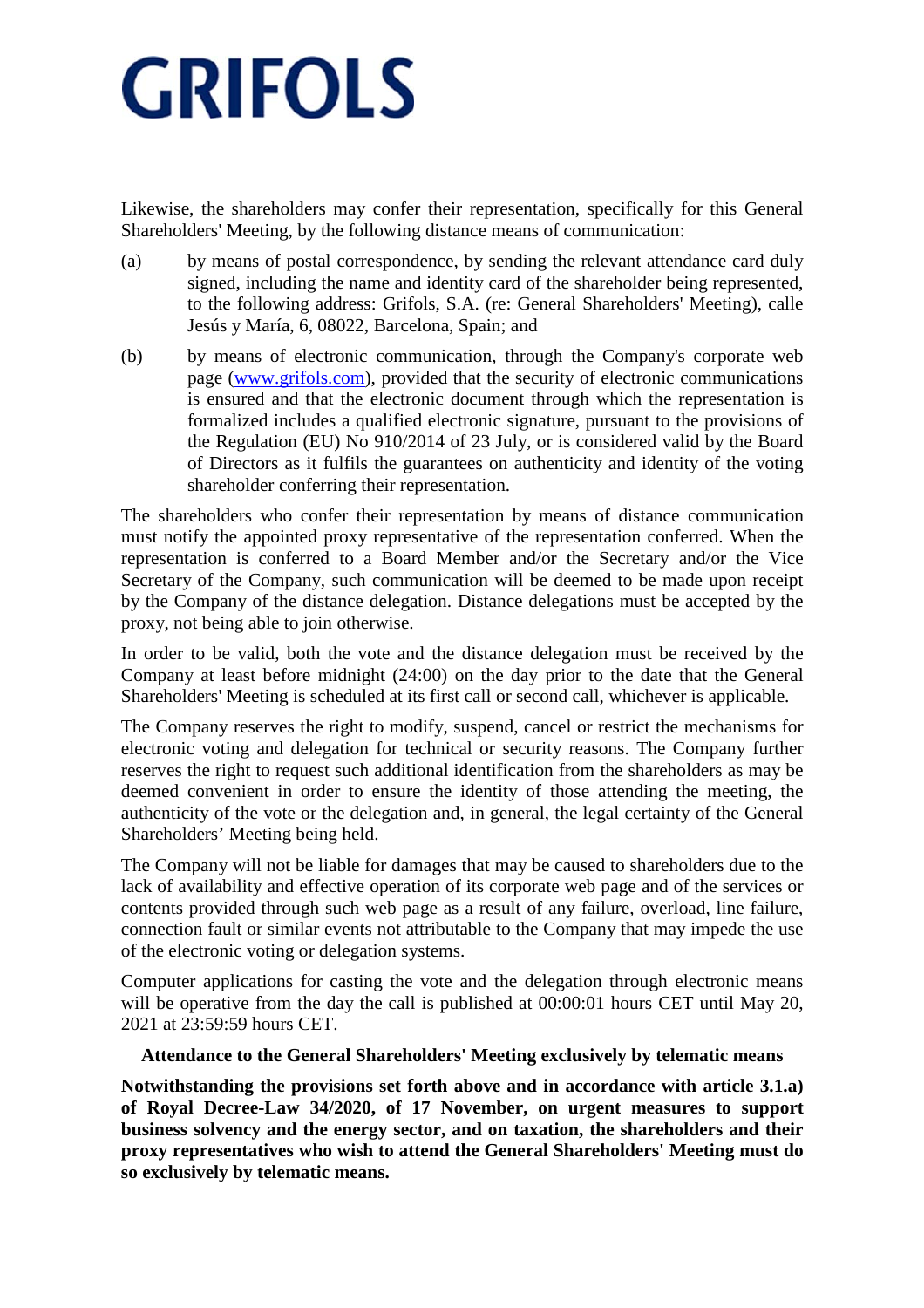### **1. Registration, accreditation and attendance:**

In order to enable the proper management of the online attendance systems, the shareholder or proxy representative attending the General Shareholders' Meeting by telematic means must:

(a) Register on the Online Attendance Platform enabled to such effect on the Company's corporate web page (www.grifols.com), providing proof of identity (and, where applicable, their representation) from May 17, 2021 at 00:00:01 hours CET until May 19, 2021 at 23:59:59 hours CET through any of the following means: (i) Electronic National Identity Card; (ii) a recognized, valid user electronic certificate in force, in accordance with Regulation (EU) No 910/2014 of 23 July, and issued by the Spanish Public Certification Authority (CERES) that answers to the Spanish National Mint (*Fábrica Nacional de Moneda y Timbre*); or (iii) by attaching a photocopy of his/her National Identity Card or a similar document providing his/her identity (Passport or NIE) in pdf format. In this latter case, once the proof of identity has been approved by the Company, the duly registered shareholder or proxy representative will receive a username and a password to access to the General Shareholders' Meeting by telematic means.

At the time of registration it is essential to provide proof of the status of shareholder, and, if appropriate, proxy representative, by attaching to the corresponding form a pdf copy of the duly signed attendance card issued by the participating entity of *Sociedad de Gestión de los Sistemas de Registro, Compensación y Liquidación de Valores* (Iberclear) where the shareholder's shares are deposited.

The shareholder that is a legal entity shall also attach to the corresponding form a pdf copy of the documents that prove the representative authorities of the natural person that represents it. In addition, the shareholder's proxy representative shall attach a copy of the document in which the representation is granted.

Any registration made outside the deadlines indicated above or which does not comply with the accreditation requirements referred to in this section (a) will not be accepted.

The Company reserves the right to request from the shareholders and/or its proxy representatives any additional proofs of identification it considers necessary to verify their status as shareholders or the sufficiency of the powers of representation granted.

(b) Once the shareholder or its proxy representative is duly registered in accordance with section (a) above, he/she shall connect as an attendee by accessing the Online Attendance Platform enabled to such effect on the Company's corporate web page (www.grifols.com), on May 20, 2021 between 10:00 and 12:00 hours CET, using the means indicated in the first paragraph of section (a) above. Once the Meeting has begun, only the shareholders and proxy representatives who have logged on the date and within the times indicated above will be able to vote and/or participate.

If the General Shareholders' Meeting cannot be held on May 20 at first call due to lack of quorum, as it is expected, those shareholders or proxy representatives who have accessed the Online Attendance Platform at the first call must do so again on May 21 on the second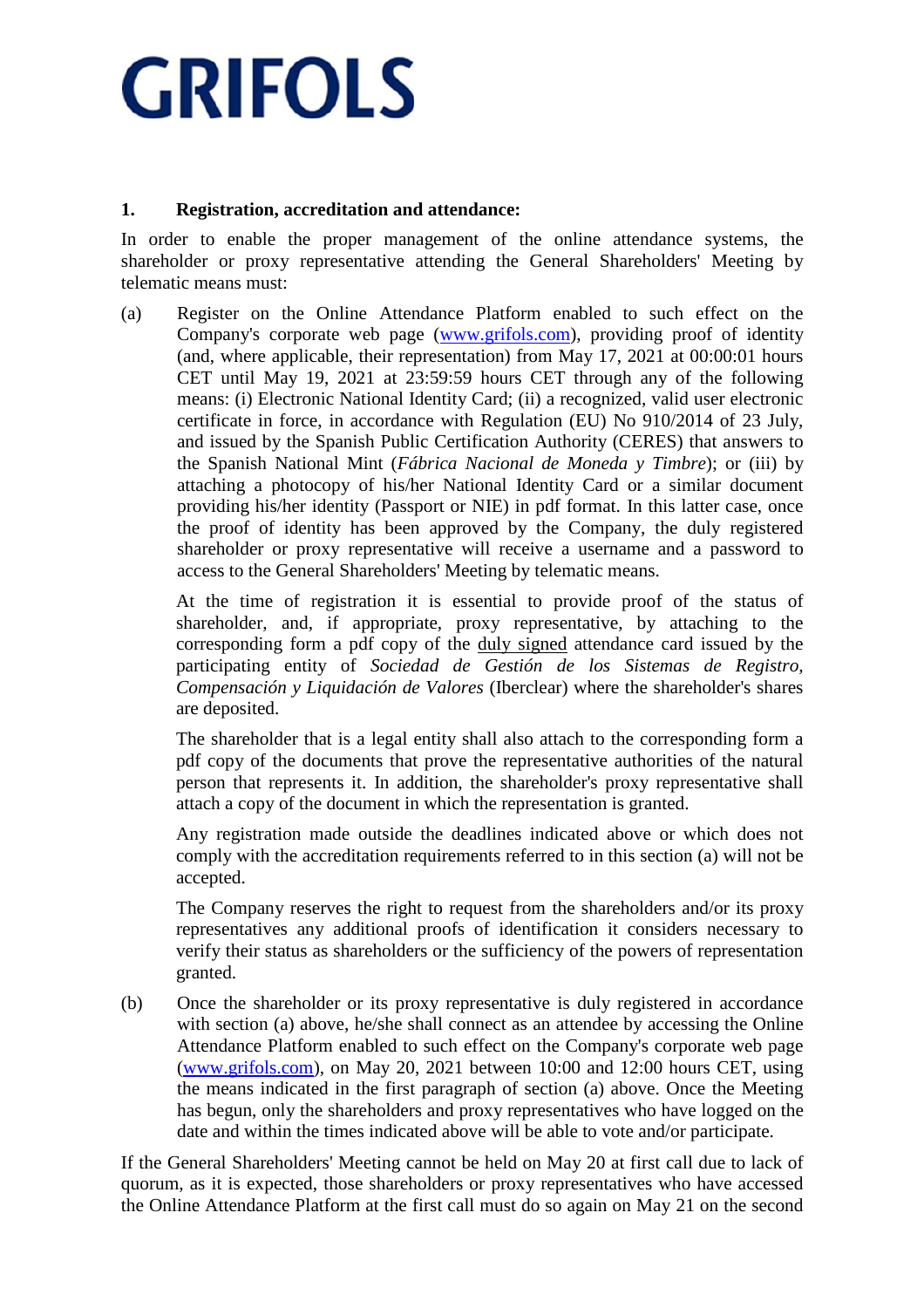call, within the same time period, in order to be recorded as attending the General Shareholders' Meeting and using the means indicated in the first paragraph of section (a) above.

# **2. Exercise of the rights of intervention, information and proposal:**

The shareholders or their proxy representatives who, in exercise of their rights, participate at the Meeting by telematic means and, if necessary, request information or clarifications regarding the items included on the agenda, the information accessible to the general public that has been provided by the Company to the National Securities Market Commission (*Comisión Nacional del Mercado de Valores*) since the last General Shareholders' Meeting or the auditor's report, or make proposals as permitted by law, must submit their requests or proposals in writing by sending an electronic communication with their intervention (or attaching their written intervention) through the Online Attendance Platform enabled on the Company's web page. Only one written communication per registered attendee will be accepted. These rights may be exercised from the moment the shareholder or their proxy representatives are connected to the Meeting via telematic means and until the moment the Meeting is declared as validly constituted.

The attendee to the Meeting by telematic means who wishes to have its interventions expressly included in the minutes of the General Shareholders' Meeting must state this clearly and expressly within their written communication.

The interventions of the attendees to the Meeting by telematic means can be verbally answered during the Meeting or in writing within seven days thereafter, all in accordance with the provisions of the Capital Companies Act (*Ley de Sociedades de Capital*).

## **3. Voting:**

Votes may be cast by telematic means on the proposals relating to the items included on the agenda using the form available on the Online Attendance Platform enabled for this purpose on the Company's web page (www.grifols.com) from the time of their connection as attendees via telematic means on the date of the General Shareholders' Meeting indicated in section 1.(b) above, until the reading of the proposed resolutions is started in the premises where the General Shareholders' Meeting is held.

With regard to the proposed resolutions on those matters not included on the agenda that have been presented in the legally admissible cases, those attending by telematic means may cast their vote through the form available on the Online Attendance Platform enabled for this purpose on the web page (www.grifols.com) from the moment these proposals are read out for voting and until the moment the voting process is concluded during the Meeting.

The rules on the computation of votes set out in the Articles of Association and in the Regulations of the General Shareholders' Meeting shall apply to the voting by telematic means.

## **4. Other issues:**

The shareholders or their proxy representatives who attend the General Shareholders' Meeting by telematic means and who wish to expressly state that they are abandoning the Meeting so that their vote will not be counted, must do so by sending an electronic communication through the available link enabled for this purpose on the Online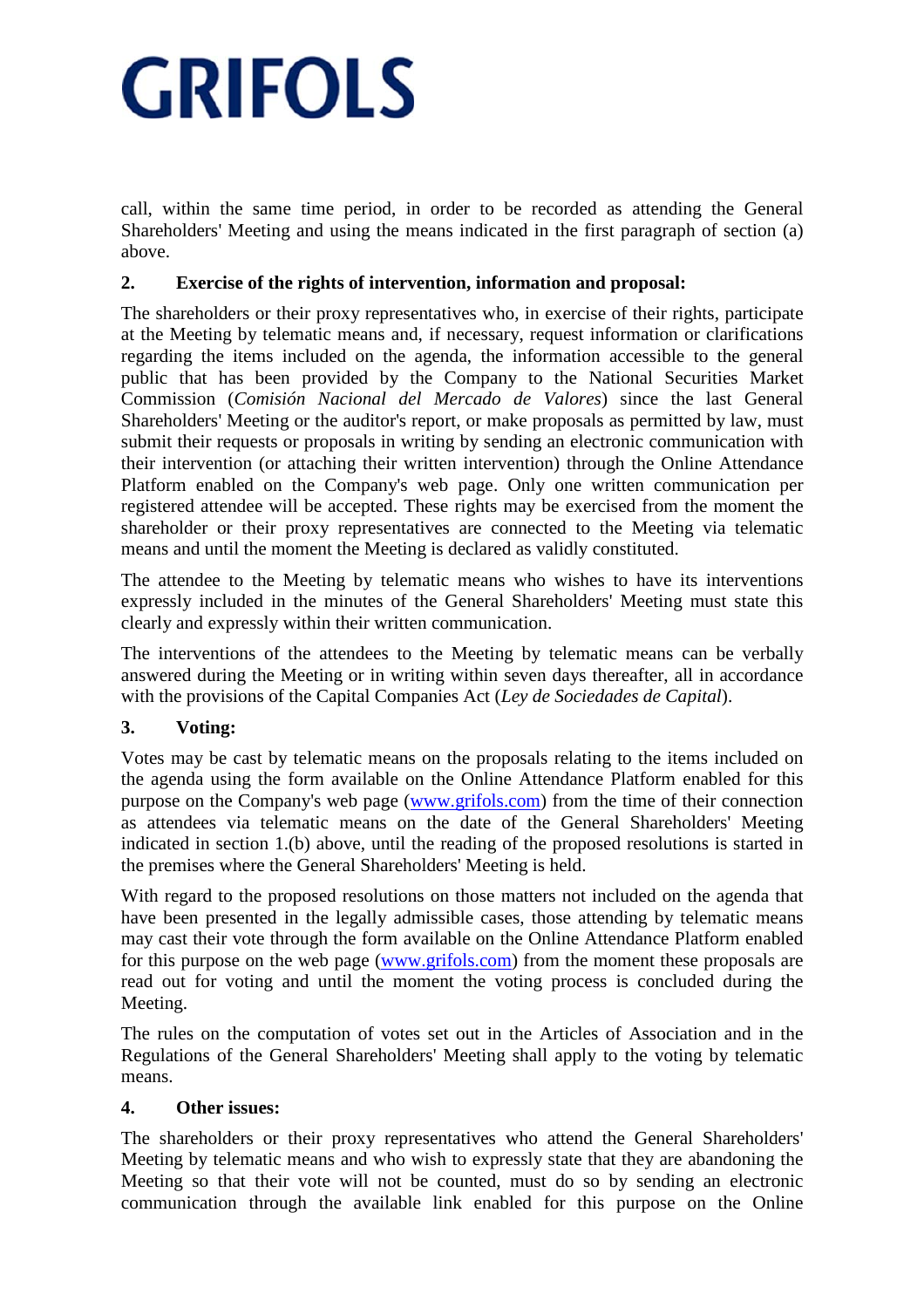Attendance Platform on the Company's web page (www.grifols.com). Once such express desire to abandon the meeting has been communicated, all subsequent actions made by telematic means will be deemed as not having been carried out.

The attendance by telematic means of the shareholder or his/her proxy representative will render void any vote or delegation previously made by any other procedure established by the Company.

It is the exclusively responsibility of the shareholder or his/her proxy representative to maintain the passwords or any identification means required to access and use the Online Attendance Platform. In the case of a legal entity, it must notify any modification or revocation of the powers held by its representative and, therefore, the Company declines any responsibility until such notification takes place.

The Company reserves the right to modify, suspend, cancel or restrict the mechanisms for the attendance to the General Shareholders' Meeting by telematic means when technical or security reasons so require or impose it. The Company will not be liable for damages that may be caused to shareholders as a result of any failure, overload, line failure, connection fault or similar events not attributable to the Company that may impede the use of the attendance systems to the General Shareholders' Meeting. Therefore, such circumstances will not constitute an illegitimate deprivation of the shareholders' rights. Should any of the circumstances envisaged in this section occur, the shareholders will be informed of this as soon as possible through the Company's web page.

The rules for attendance at the General Shareholders' Meeting by telematic means adopted by the Board of Directors are available for the shareholders consultation on the Company's web page at www.grifols.com.

#### **Participation of a Notary at the Meeting**

The Board of Directors has resolved to request the presence of a Notary in order to draw up the minutes of the General Shareholders' Meeting, pursuant to the provisions of article 203 of the Capital Companies Act (*Ley de Sociedades de Capital*).

## **Personal Data**

According to the applicable data protection laws, the shareholders and, if applicable, their proxy representatives, are hereby informed that any personal data provided by them to the Company for the purposes of exercising their rights of information, participation, attendance, representation and vote in the telematic General Shareholders' Meeting, or the personal data provided for such purposes both by banking entities or securities brokerages and dealers at which such shareholders have placed their shares in custody and the entity legally qualified to record book entries (*Sociedad de Gestión de los Sistemas de Registro, Compensación y Liquidación de Valores, S.A.U. – Iberclear*) shall be processed by the Company, as data controller, with the aim to manage the development, compliance and control of the existing shareholding structure, as well as the call, holding, attendance and development of the General Shareholders' Meeting.

Banking entities, securities brokerages and dealers, and Iberclear may provide the Company with the list of shareholders containing the following personal data: first and last name, personal identification or passport number and address. Furthermore, the shareholders represented at the General Shareholders' Meeting may provide the Company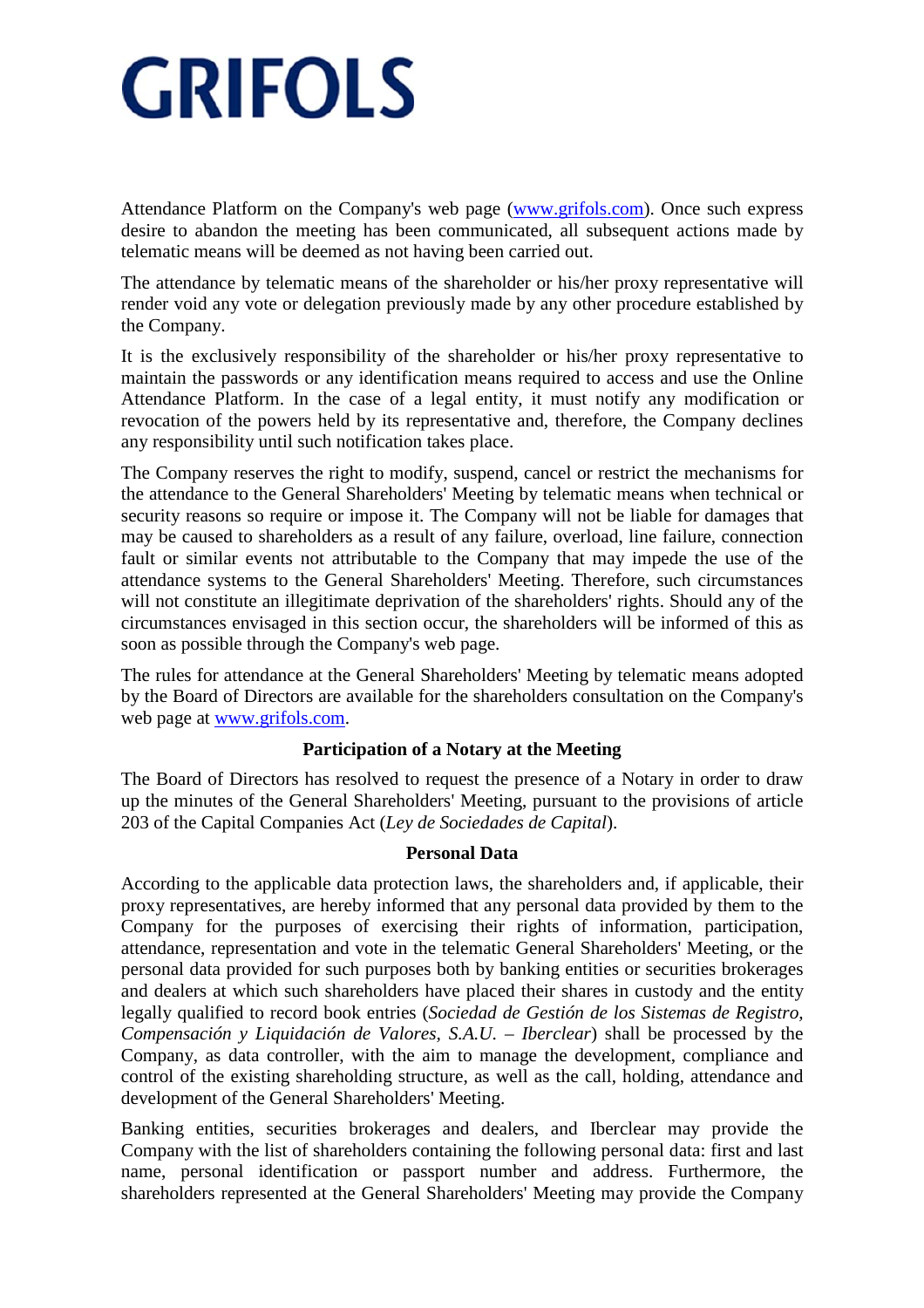with the first and last name, personal identification and passport number of their proxy representatives, unless the designated proxy representatives are the Directors, the Secretary and/or Vice Secretary of the Company. The submission of personal data to the Company will strictly comply with the relevant applicable laws.

The legal basis for the processing of personal data described here above is the appropriate execution of the relationship with shareholders. The personal data shall be kept for as long as it will be necessary for the Company to comply with its legal duties, or for as long as liabilities may arise from the relationship with the shareholder. Shareholders' personal data and, as the case may be, of their proxy representatives, will not be communicated to third parties different than the service providers that manage the Shareholders' Meeting unless it is required to comply with a legal mandate.

The shareholders or, if applicable, their proxy representatives, may with respect to their own data and in the terms set forth in the law:

- (a) Access them at the Company's files (right to access),
- (b) Request their amendment when they are inaccurate (right to rectification),
- (c) Request that they are not processed (right to object),
- (d) Request their erasure (right to erasure),
- (e) Request the restriction of processing when accuracy of the personal data is contested by the data subject and this is being verified, the processing is unlawful and the data subject opposes the erasure of the personal data, and the Company no longer needs the personal data for the purposes of the processing, but they are required by the data subject for the establishment, exercise or defence of legal claims (right to restriction of processing), and
- (f) Receive in electronic format the personal data directly provided to the Company and transmit these to third parties (right to data portability).

In order to exercise said rights shareholders and, if applicable, the proxy representatives must send their request together with a copy of their identity card, passport or other legal document that proves their identity to privacy@grifols.com indicating as reference "General Shareholders' Meeting". In any case, the shareholders and, if applicable, the proxy representatives may exercise their reclamation right before the Spanish Data Protection Agency (www.aepd.es) or any other data protection authority.

The development of the Shareholders' Meeting will be subject to online retransmission for the shareholders or their proxy representatives and audio-visual recording to document the act.

For any matter related to the processing of the personal data you may contact the Company's data protection officer at dpo@grifols.com.

#### **Expected date of the General Shareholders' Meeting**

THE SHAREHOLDERS ARE INFORMED THAT THE GENERAL SHAREHOLDERS' MEETING WILL FORESEEABLY BE HELD ON SECOND CALL ON MAY 21, 2021 AT 12:00 HOURS CET, EXCLUSIVELY BY TELEMATIC MEANS.